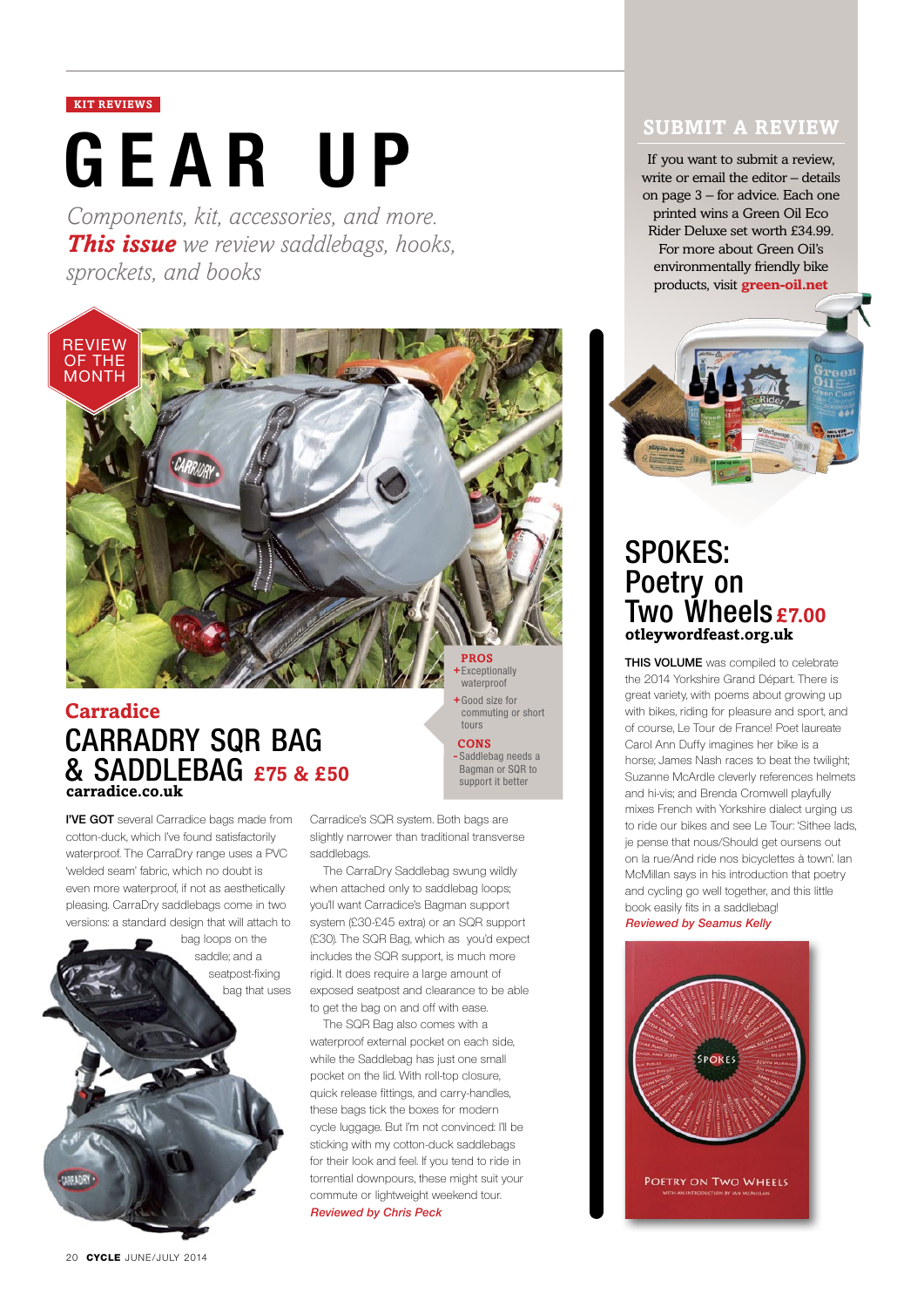#### **RE V I E W S** | g e ar u p

#### **Pros**

**+**Gives single ring MTBs a bailout gear **+**Much cheaper than

buying 11-speed

**cons -** Guarantees an

unevenly-stepped shift somewhere

### **Hope 40T-Rex £60 hopetech.com**

**Meant for bikes with a single chainring, Hope's 40-tooth Ratio EXpander is one of several big sprockets now available to boost the range of 10-speed mountain bike cassettes. You remove a sprocket and spacer from an 11-36 cassette and fit this behind it, giving an 11-40T range. That's almost as wide as Sram's XX1, which is expensive and can't be retro-fitted piecemeal.** 

**There are two 40T-Rex options: SH, for Shimano XT (CS-M771) and XTR (CS-M980); and SR, for Sram X5 (PG-1030), X7 (PG-1050) and X9 (PG-1070). Given correct speed, spacing and tooth profiles, you might use other cassettes, but you'd likely have to drill out rivets to discard a suitable sprocket. That's usually the 17T.** 

**As well as the 40T aluminium sprocket, Hope provide a longer B-screw. Screwing this in stops the derailleur's guide pulley from fouling the**  **huge sprocket. (Note: the rear derailleur needs a capacity of at least 29T.)**

**I fitted the 40T-Rex to my 29er, already set up with a single 30-tooth chainring (see Feb/Mar 14, p20). Bottom gear is now 22in rather than 24in. That looks a small step, but including decimals it's a downshift of around 10%. That's enough to stop my legs aching on the steepest hills. The trade off, with the 17T missing, is a big jump from 15 to 19. This bothered me a lot less than I expected.**

**Performance has been excellent. On muddy rides where clubmates have cursed front derailleurs, this has kept on working. It's light and it's simple. I like it. Weight: 70g (50g net, deducting 17T).** 

**Reviewed by Dan Joyce**

# **Gironimo! by Tim Moore £14.99 Yellow Jersey**

**vintage-books.co.uk**

**SUBTITLED 'RIDING the very terrible 1914 Tour of Italy', this is French Revolutions author Tim Moore's engaging account of his recreation of said grand tour, which only eight riders finished. He follows the journey, and story, of the unexpected 1914 winner, Alfonso Calzolari… and does so on a renovated 100-year-old bike, with a singlespeed gear, wooden rims, and brake blocks carved from wine corks. Gironimo! is partly a story of adversity, despair, and tenacity – and partly a funny, and often sweary, travelogue. I was hooked from the start. Reviewed by Seamus Kelly**



## **Westfalia BC60 Cycle Carrier £418.80 westfalia-loadcarrier.co.uk**

**WESTFALIA IS** a large manufacturer of towbars, so it's not that surprising that its own bike carrier sits on a tow ball. You don't need any extra attachments, and it's happy on swan-neck or flanged tow balls. Uniquely for a towbar carrier, the Westfalia folds into a very compact package. We're used to the main support hoop folding flat, but here the wheel supports fold in and even the rear light units hinge back to make a flat, square shape that's barely wider than the numberplate. It'll easily go in a car boot once you've unloaded it. It's best to mount it to the ball folded and then unfold it in situ. The rack clamps to the tow ball with a single lever, although it comes out sideways and will be easier to use if you're right-handed. Bikes are secured with plastic straps at the wheel supports and adjustable arms and clamps that cope fine with strangely-shaped frames and oversized tubes. The bikes can hinge down to give access to the boot. At 17.5kg unladen (it'll take up to 60kg of bikes) it's heavy for a two-bike rack, but it's robust. **Reviewed by Mike Davis**